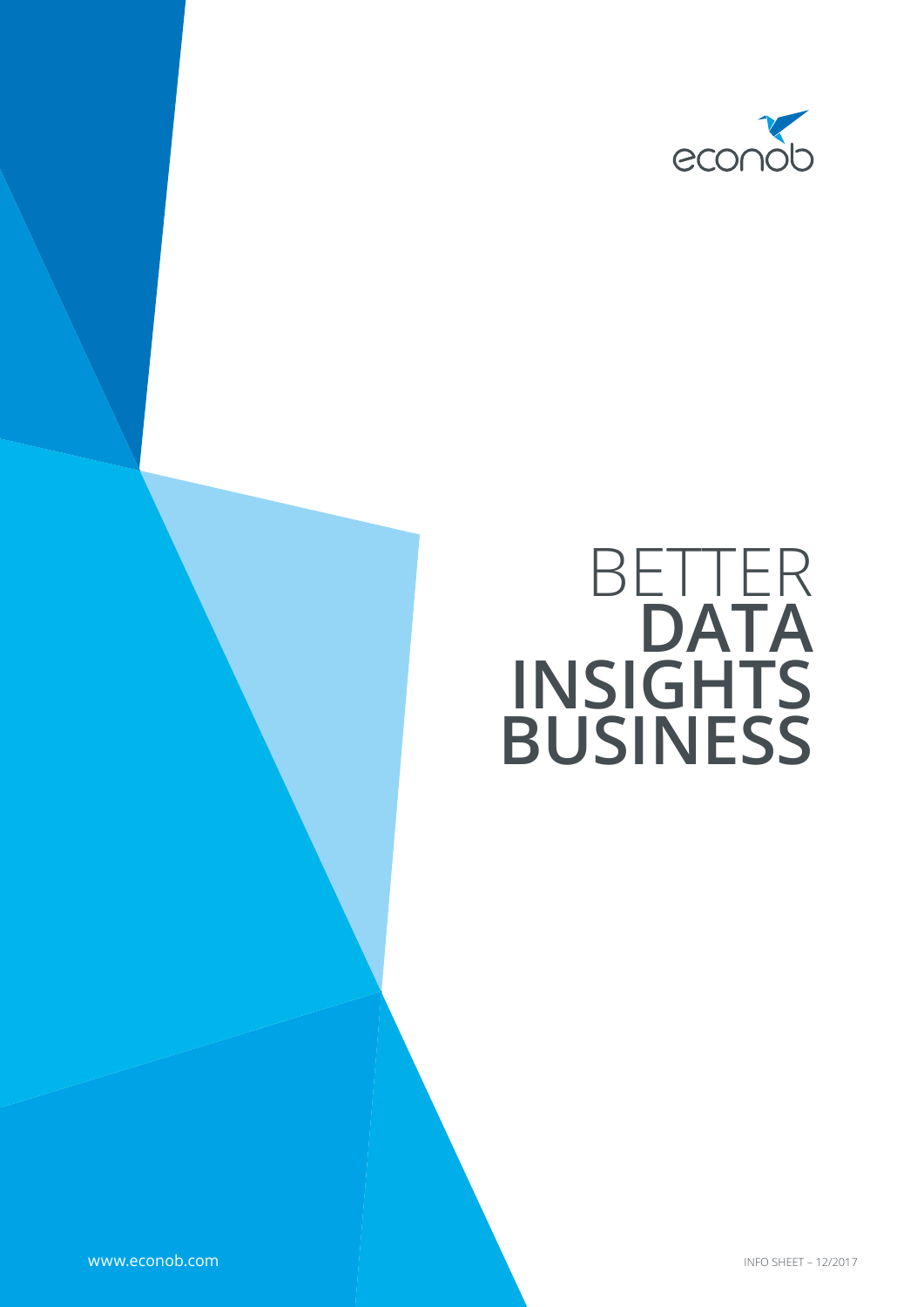

#### In the digital age, data and textual information provide an increasingly precious source for businesses to gain insights and to ensure sustainable economic success. To cope with the

**DATA MANAGEMENT AND TEXT ANALYTICS**

> TO THE SUCCESS OF ANY BUSINESS

HELPING TO FIND, MANAGE,<br>UTILIZE DATA RELEVANT

**econob** 

major challenges associated with digitisation and Big Data, econob offers an up-to-date portfolio including products, solutions and services for automated data quality management and text analytics.

**INFORMATION PROVIDER WITH SEMANTIC** 

**KNOW-HOW | INTELLIGENCE** 

econob helps organisations to identify, prepare, process and utilise information relevant for their businesses. In close cooperation with customers, the experts at econob develop individually tailored data management and analytics concepts, including an evaluation of the data sources and data acquisition, an estimate on data cleansing needs (duplicate identification and consolidation) as well as an evaluation of opportunities for text analytics (text and sentiment analysis).

The data scientists at econob make relevant insights and findings visible in order to be utilised for operating processes and business decisions, they improve cooperation between IT and business and create appropriate conditions to exploit the potential of Big Data – as they help to transform the Big Data information flood into tailored und usable Smart Data. Improving data quality management and applying text analytics will make internal and external data and textual information decisive success factors.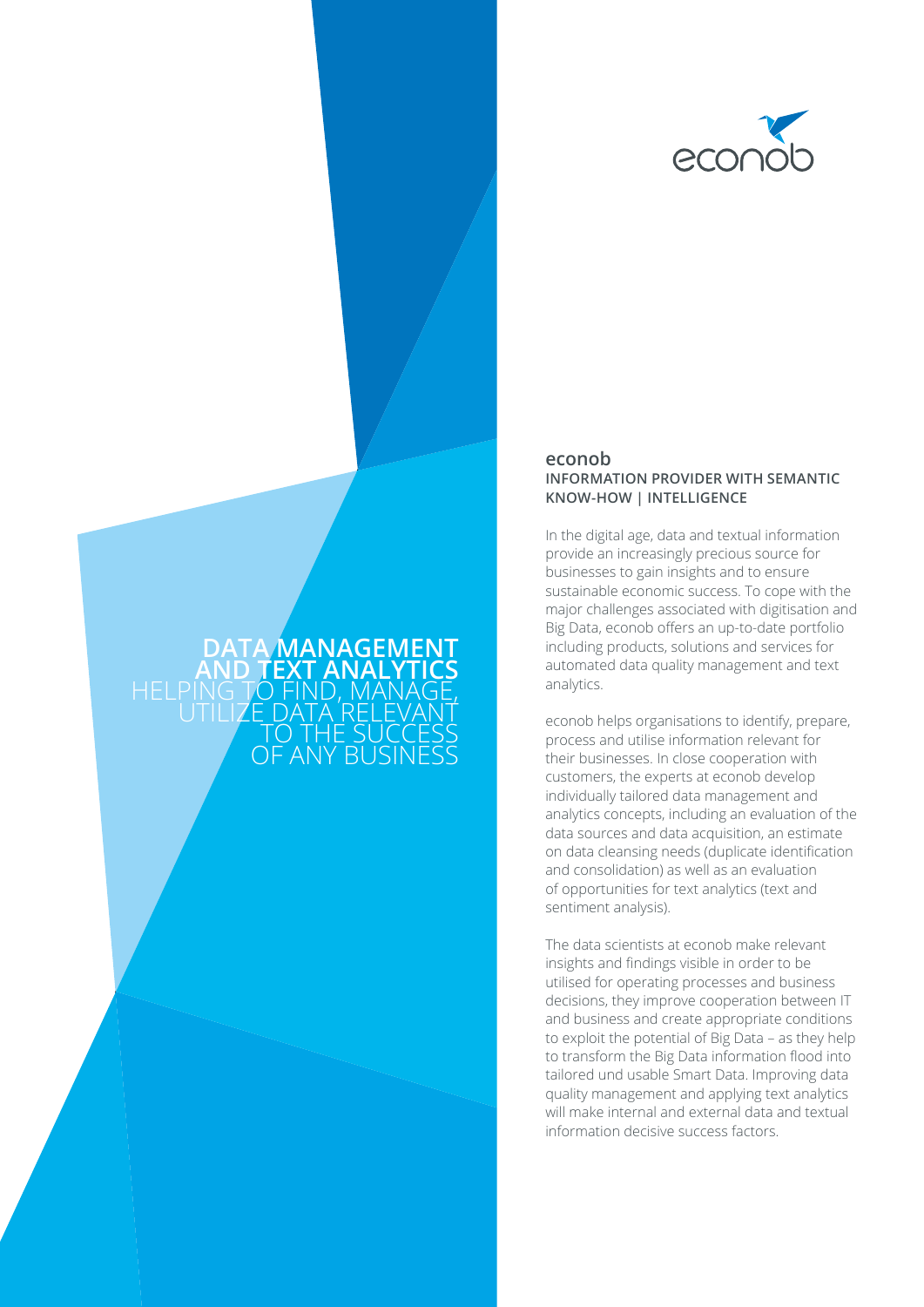# **DATA MANAGEMENT AND TEXT ANALYTICS**

### DMA STANDS FOR CUSTOMIZED AND TAILORED DATA MANAGEMENT AND TEXT ANALYTICS CONCEPTS

DMA (Data Management & Analytics) serves as the basis for a full set of customer specific solutions ranging from the evaluation of data sources, data acquisition and management to data adjustment and data and text analysis and visualization of valuable information. Using this newly found knowledge in your business processes and decisions provides a fundamental basis to exploit the enormous potential of Big Data.



## **WHY WOULD DATA MANAGEMENT AND TEXT ANALYTICS BE OF INTEREST TO YOU?**

- You have time and data intense business processes?
- You are overwhelmed by your information and data pools?
- Quality and integrity of your data is insufficient?
- Content and textual information are unmanageable?
- You are missing out on important information or news (e.g. from the market)?
- You don't know how your customers perceive your products?
- Critical information about your company is missing?
- You are missing out on business opportunities due to missing data or textual insights?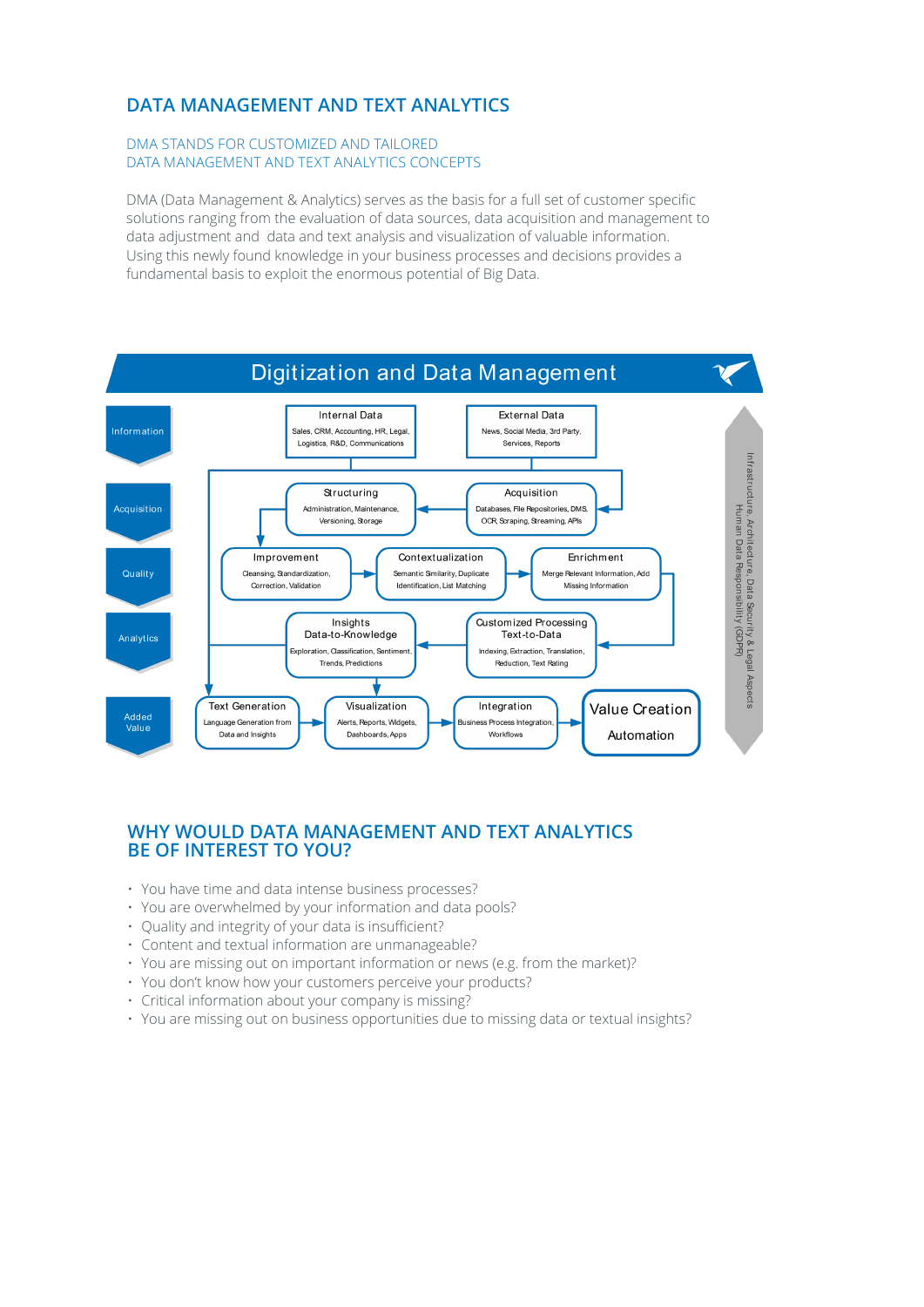

# **PRODUCTS, SOLUTIONS AND SERVICES**

econob's service portfolio incorporates the complete DMA process support as well as innovative solutions for data quality management and text analytics.

# **PRODUCTS AND SOLUTIONS**

econob products and solutions use the information flood to generate relevant insights and knowledge (Smart Data). Based on its core technology LingRep and on profound linguistic expertise (Data Science), econob offers a set of field proven standard platforms along with individually tailored solutions for both data quality management and text analytics applications.

#### *Ready to use solutions for information intensive markets*

#### INFOSPOON.NET

- Real time information preparation platform for personalized text analytics applications
- Extracts, analyses and provides valuable information from virtually any source

#### ADRESSCHECK.NET

• Data quality management to improve, cleanse, contextualize and enrich enterprise data

## ATRAP<sub>RIZ</sub>

• Platform to support automated news driven asset trading

## STANDARD PLATFORMS TAILORED SOLUTIONS

*Generating individual applications through software integration (API)* 

- econob's webservice based and fully integrable API lets you build automated applications tailored to your individual text analytics and text generation needs
- Additional functionalities can be added to existing software solutions or even completely new solutions can be realised TEXT ANALYTICS
- • Generating specific text analytics applications for individual customers and market segments/domains DATA QUALITY
- Tailored solutions for individual data quality tasks: from data sources to data cleansing of multiple or mixed-up data sets (duplicates) *For further information visit processing.lingrep.com*

# **CONTRACTING SERVICES**

#### WE CARE ABOUT YOUR DATA AND BUSINESS NEEDS

Since the nature of data and technological challenges is always quite individual, there is no one-fits-all solution. Rather, we take care of your issues and needs, we are able to consult with you to find out where we can best assist you, tailor appropriate solutions or provide advanced data services.

#### *Data, Technology & Business Consulting*

- Workshops and Training
- Technology consulting, feasibility studies
- • Techn. spin-off and start-up consulting (incl. funding, subsidies and public grants)
- Project management

# CONSULTING SOFTWARE DEVELOPMENT SERVICES

*Developing software for customized data management and text analytics*

• Contracted software development cutting-edge solutions for customized data management and text analytics applications

#### *Data Quality and Text Analytics*

- Data quality management (data cleansing) as a service
- Data/text analytics services (data science services)